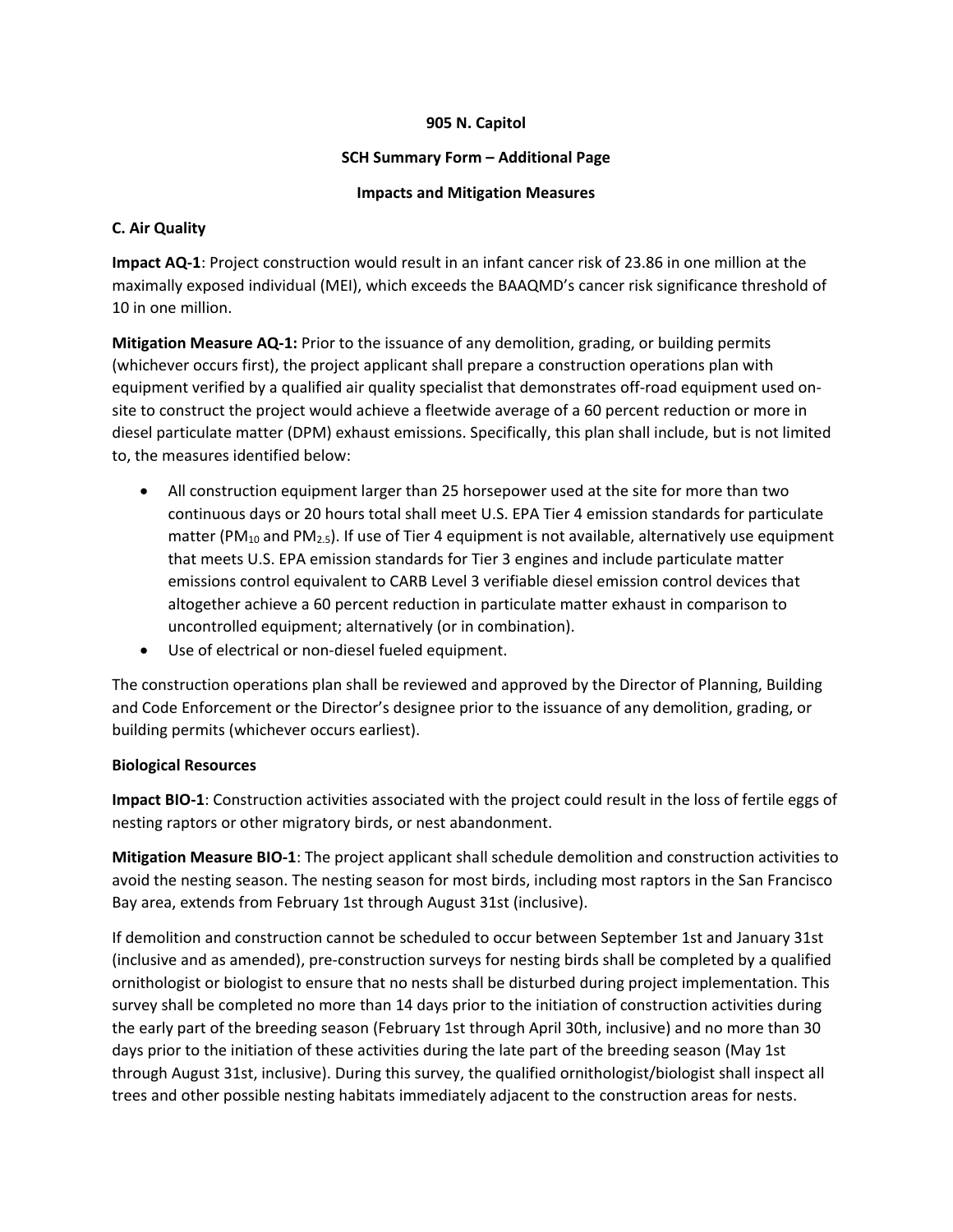If an active nest is found sufficiently close to work areas to be disturbed by construction, the qualified ornithologist/biologist, in consultation with the California Department of Fish and Wildlife, shall determine the extent of a construction free buffer zone to be established around the nest, typically 250 feet, to ensure that raptor or migratory bird nests shall not be disturbed during project construction.

Prior to any tree removal, or approval of any grading or demolition permits (whichever occurs first), the qualified ornithologist/biologist shall submit a report indicating the results of the survey and any designated buffer zones to the satisfaction of the Director of the Planning, Building, and Code Enforcement or the Director's designee.

**Impact BIO-2**: Construction activities associated with the project could result in the disturbance of maternal roosting of bats.

**Mitigation Measure BIO-2**: If project construction is planned during the bat reproductive season (May 1 through September 15, inclusive), the project applicant shall retain a qualified bat specialist or wildlife biologist to conduct site surveys to characterize bat utilization within and adjacent to the project site and potential bat species present prior to construction. Based on the results of these initial surveys, one or more of the following shall occur:

- If it is determined that bats are not present adjacent to the site, no additional mitigation is required.
- If it is determined that bats are utilizing the trees adjacent to the site and may be impacted by the proposed project, pre-construction surveys shall be conducted within 50 feet of construction limits no more than 30 days prior to the start of construction. If, according to the bat specialist, no bats or bat signs are observed in the course of the pre-construction surveys, construction may proceed. If bats and/or bat signs are observed during the pre-construction surveys, the qualified bat specialist or wildlife biologist shall determine if disturbance will jeopardize the roost (i.e., maternity, foraging, day, or night).
- If a single bat and/or only adult bats are roosting, removal of trees, buildings, or other suitable habitat may proceed after the bats have been safely excluded from the roost. Exclusion techniques shall be determined by the qualified bat specialist or wildlife biologist and would depend on the roost type.
- If an active maternity roost is detected, avoidance is preferred. Work in the vicinity of the roost (buffer to be determined by qualified bat specialist or wildlife biologist) shall be postponed until the qualified bat specialist or wildlife biologist monitoring the roost determines that the young have fledged and are no longer dependent on the roost. The monitor shall ensure that all bats have left the area of disturbance prior to initiation of pruning and/or removal of trees that would disturb the roost.
- Prior to any tree removal, or approval of any grading or demolition permits (whichever occurs first), the qualified bat specialist or wildlife biologist shall submit a report indicating the results of the survey and any designated buffer zones to the satisfaction of the Director of the Planning, Building, and Code Enforcement or the Director's designee.

With implementation of the identified mitigation measures, the project's impact to nesting birds and raptors, as well as roosting bats, would be less than significant.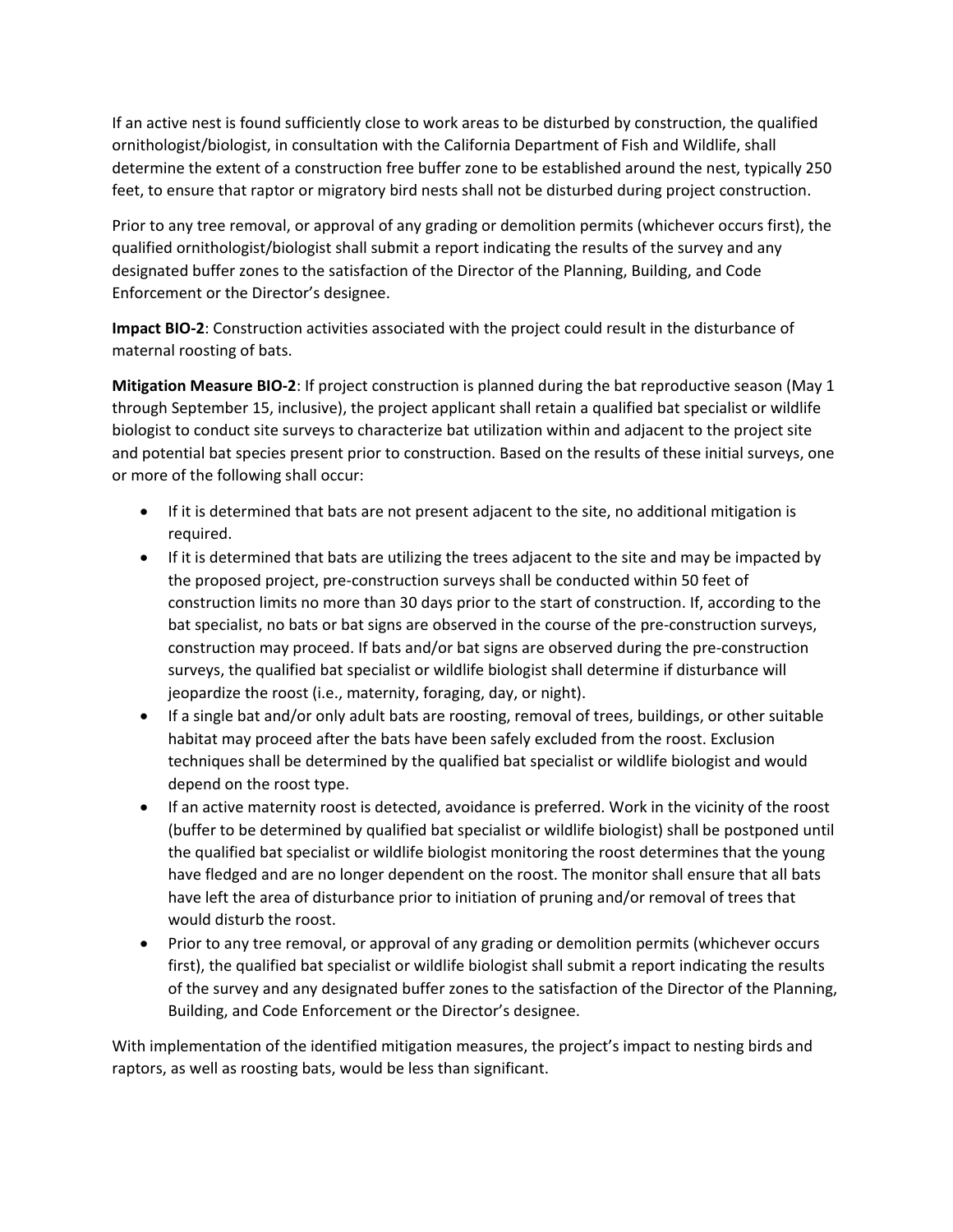#### **Cultural Resources**

**Impact CR-1**: The project may impact archaeological deposits during excavation and construction activities. This impact would be reduced to a less than significant level with the following mitigation.

**Mitigation Measure CR-1.1**: **Cultural Sensitivity Training.** Prior to issuance of any grading permit, the project applicant shall be required to conduct a Cultural Awareness Training for construction personnel. The training shall be facilitated by a qualified project archaeologist in collaboration with a Native American representative registered with the Native American Heritage Commission for the City of San José and that is traditionally and culturally affiliated with the geographic area as described in Public Resources Code Section 21080.3. Documentation verifying that Cultural Awareness Training has been conducted shall be submitted to the Director of Planning, Building and Code Enforcement or the Director's designee.

**Mitigation Measure CR-1.2**: **Monitoring Plan.** Prior to issuance of any demolition, grading, or building permits (whichever occurs first), a qualified archeologist, in consultation with a Native American representative registered with the Native American Heritage Commission for the City of San José and that is traditionally and culturally affiliated with the geographic area as described in Public Resources Code Section 21080.3, shall prepare a monitoring plan for all earthmoving activities. The Plan shall be submitted to the Director of the Planning, Building, and Code Enforcement or the Director's designee for review. The plan shall include, but is not limited to, the following:

- Monitoring schedules
- Contact information
- Recommendation for monitoring methods
- Timing of reporting finds

**Mitigation Measure CR-1.3**: **Monitoring Plan. Sub-Surface Monitoring.** A qualified archeologist in collaboration with a Native American monitor, registered with the Native American Heritage Commission for the City of San José and that is traditionally and culturally affiliated with the geographic area as described in Public Resources Code Section 21080.3, shall also be present during applicable earthmoving activities in accordance with in the Monitoring Plan in MM CR-1.2. These could include but not are not limited to, trenching, initial or full grading, lifting of foundation, boring on site, or major landscaping.

**Mitigation Measure CR-1.4**: **Evaluation.** The project applicant shall notify the Director of the City of San José Department of Planning, Building, and Code Enforcement or Director's designee of any finds during the grading or other construction activities. Any historic or prehistoric material identified in the project area during the during excavation activities shall be evaluated for eligibility for listing in the California Register of Historic Resources as determined by the California Office of Historic Preservation. Data recovery methods may include, but are not limited to, backhoe trenching, shovel test units, hand augering, and hand-excavation. The techniques used for data recovery shall follow the protocols identified in the approved treatment plan. Data recovery shall include excavation and exposure of features, field documentation, and recordation. All documentation and recordation shall be submitted to the Northwest Information Center and Native American Heritage Commission (NAHC) Sacred Land Files, and/or equivalent prior to the issuance of an occupancy permit. A copy of the evaluation shall be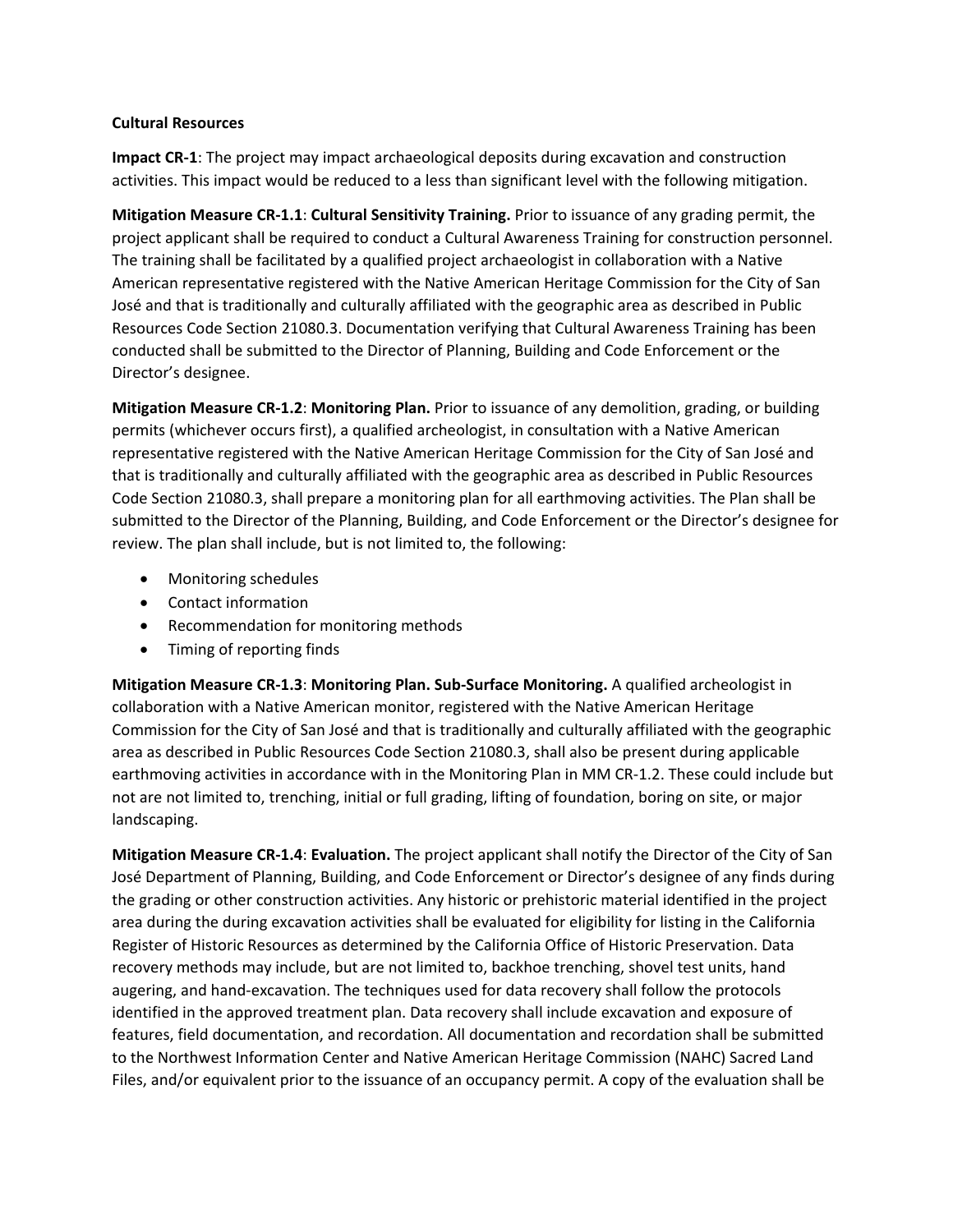submitted to the City of San Jose Department of Planning, Building, and Code Enforcement or the Director's designee.

## **Hazards and Hazardous Materials**

**Impact HAZ-1**: The Phase I recommended preparation and implementation of self-directed Soil Site Management Plan to address any unknown and unexpected issues that may be encountered during construction; thus, the proposed project could potentially result in a significant hazard to the public or the environment from hazardous materials release if unknown and unexpected issues are encountered during construction.

**Mitigation Measure HAZ-1**: Prior to issuance of any grading permits or earthmoving activities, the project applicant shall retain a qualified environmental consultant and prepare a Site Management Plan (SMP) to guide activities during demolition, excavation, and initial construction to ensure that potentially contaminated soils are identified, characterized, removed, and disposed of properly. The purpose of the SMP is to establish appropriate management practices for handling impacted soil, any potential offsite impacts from the underground storage tank (UST) identified in the adjoining property and/or other unknown materials (e.g., sumps, tanks, stained soils, etc.) that may be encountered during construction activities. The SMP shall provide the protocols for sampling of in-place soil to facilitate the profiling of the soil for appropriate off-site disposal or reuse, and for construction worker safety, dust mitigation during construction and potential exposure of contaminated soil to future users of the site. The SMP shall also include a health and safety plan and protocols for reporting contamination to a regulatory agency and obtaining regulatory oversight. The SMP shall be submitted to City of San José Department of Planning, Building, and Code Enforcement or the Director's designee and the Supervising Environmental Compliance Officer in the City of San José's Environmental Services Department.

### **Noise & Vibration**

**Impact NSE-1**: Ambient levels at the surrounding sensitive uses would potentially be exceeded by 5 dBA Leq or more at various times throughout construction. Project construction is expected to last for a period of approximately 25 months. Since project construction would last for a period of more than one year and is within 500 feet of existing residential uses and within 200 feet of existing commercial uses, this temporary construction impact would be considered significant in accordance with General Plan Policy EC-1.7.

**Mitigation Measure NSE-1**: **Construction Noise Logistics Plan.** Prior to the issuance of any grading or building permits, the project applicant shall submit and implement a construction noise logistics plan that specifies hours of construction, noise and vibration minimization measures, posting and notification of construction schedules, equipment to be used, and designation of a noise disturbance coordinator. The noise disturbance coordinator shall respond to neighborhood complaints and shall be in place prior to the start of construction and implemented during construction to reduce noise impacts on neighboring residents and other uses. The noise logistic plan shall be submitted to the Director of Planning, Building and Code Enforcement or Director's designee prior to the issuance of any grading or demolition permits. As a part of the construction noise logistics plan, construction activities for the proposed project shall include, but are not limited to, the following best management practices:

• Prohibit pile driving.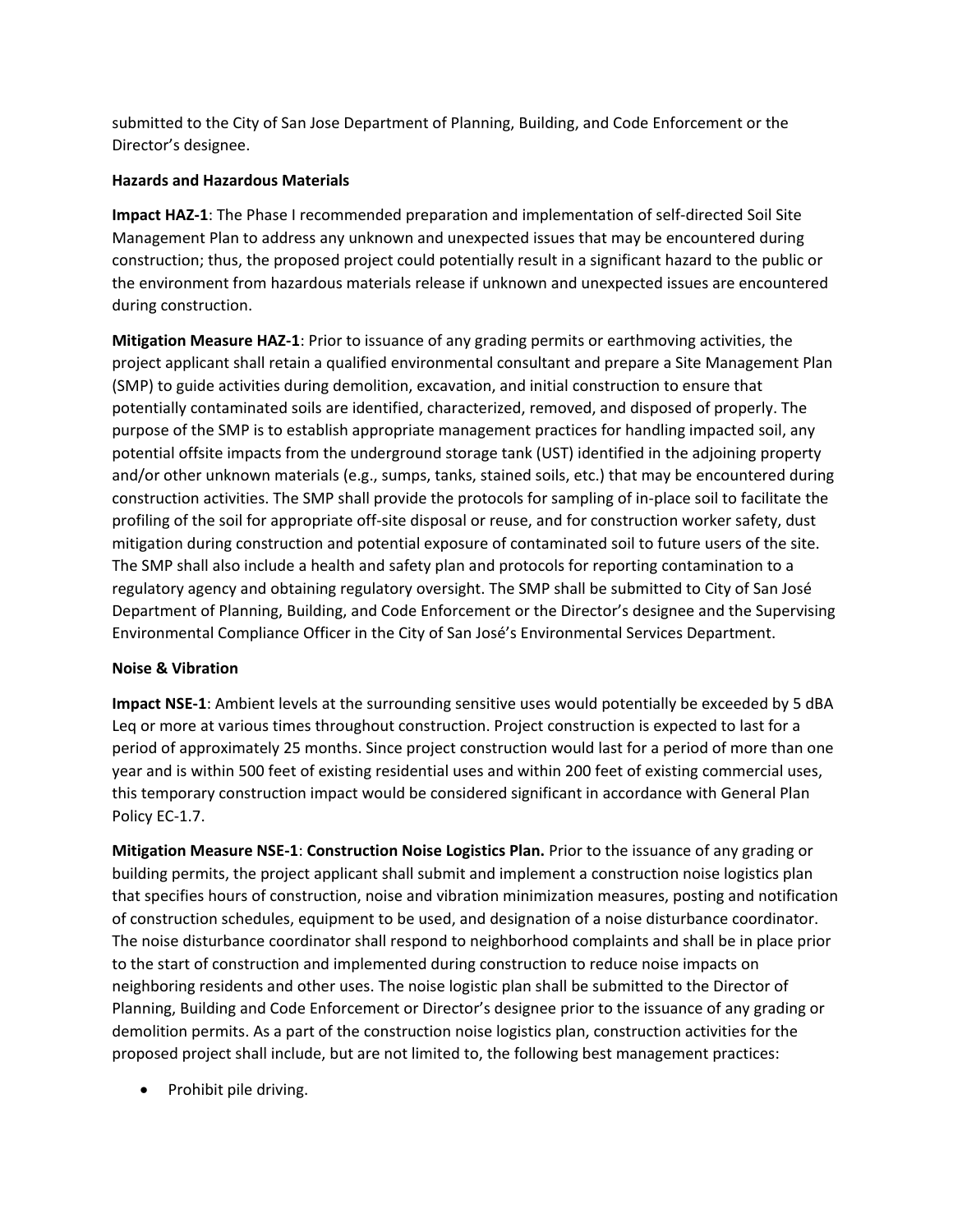- Construction activities shall be limited to the hours between 7:00 AM and 7:00 PM, Monday through Friday, unless permission is granted with a development permit or other planning approval. No construction activities are permitted on the weekends at sites within 500 feet of a residence (San José Municipal Code Section 20.100.450).
- Construct temporary noise barriers, where feasible, to screen mobile and stationary construction equipment. The temporary noise barrier fences provide noise reduction if the noise barrier interrupts the line-of-sight between the noise source and receiver and if the barrier is constructed in a manner that eliminates any cracks or gaps.
- Equip all internal combustion engine-driven equipment with intake and exhaust mufflers that are in good condition and appropriate for the equipment.
- Unnecessary idling of internal combustion engines shall be strictly prohibited.
- Locate stationary noise-generating equipment such as air compressors or portable power generators as far as possible from sensitive receptors. Construct temporary noise barriers to screen stationary noise-generating equipment when located near adjoining sensitive land uses.
- Utilize "quiet" air compressors and other stationary noise sources where technology exists.
- Construction staging areas shall be established at locations that would create the greatest distance between the construction-related noise source and noise-sensitive receptors nearest the project site during all project construction.
- A temporary noise control blanket barrier shall be erected, if necessary, along building facades facing construction sites. This mitigation would only be necessary if conflicts occurred which were irresolvable by proper scheduling.
- If impact pile driving is proposed, foundation pile holes shall be predrilled to minimize the number of impacts required to seat the pile. Pre-drilling foundation pile holes is a standard construction noise control technique. Pre-drilling reduces the number of blows required to seat the pile.
- Control noise from construction workers' radios to a point where they are not audible at existing residences bordering the project site.
- The project applicant shall prepare a detailed construction schedule for major noise-generating construction activities. The construction plan shall identify a procedure for coordination with adjacent residential land uses so that construction activities can be scheduled to minimize noise disturbance.
- Notify all adjacent business, residences, and other noise-sensitive land uses of the construction schedule, in writing, and provide a written schedule of "noisy" construction activities to the adjacent land uses and nearby residences.
- Designate a "disturbance coordinator" who shall be responsible for responding to any complaints about construction noise. The disturbance coordinator shall determine the cause of the noise complaint (e.g., bad muffler, etc.) and require that reasonable measures be implemented to correct the problem. Conspicuously post a telephone number for the disturbance coordinator at the construction site and include it in the notice sent to neighbors regarding the construction schedule.

**Impact NSE-2**: Construction of the project would generate vibration levels exceeding the General Plan threshold 0.2 in/sec PPV or more at buildings of normal conventional construction located within 25 feet of the project site.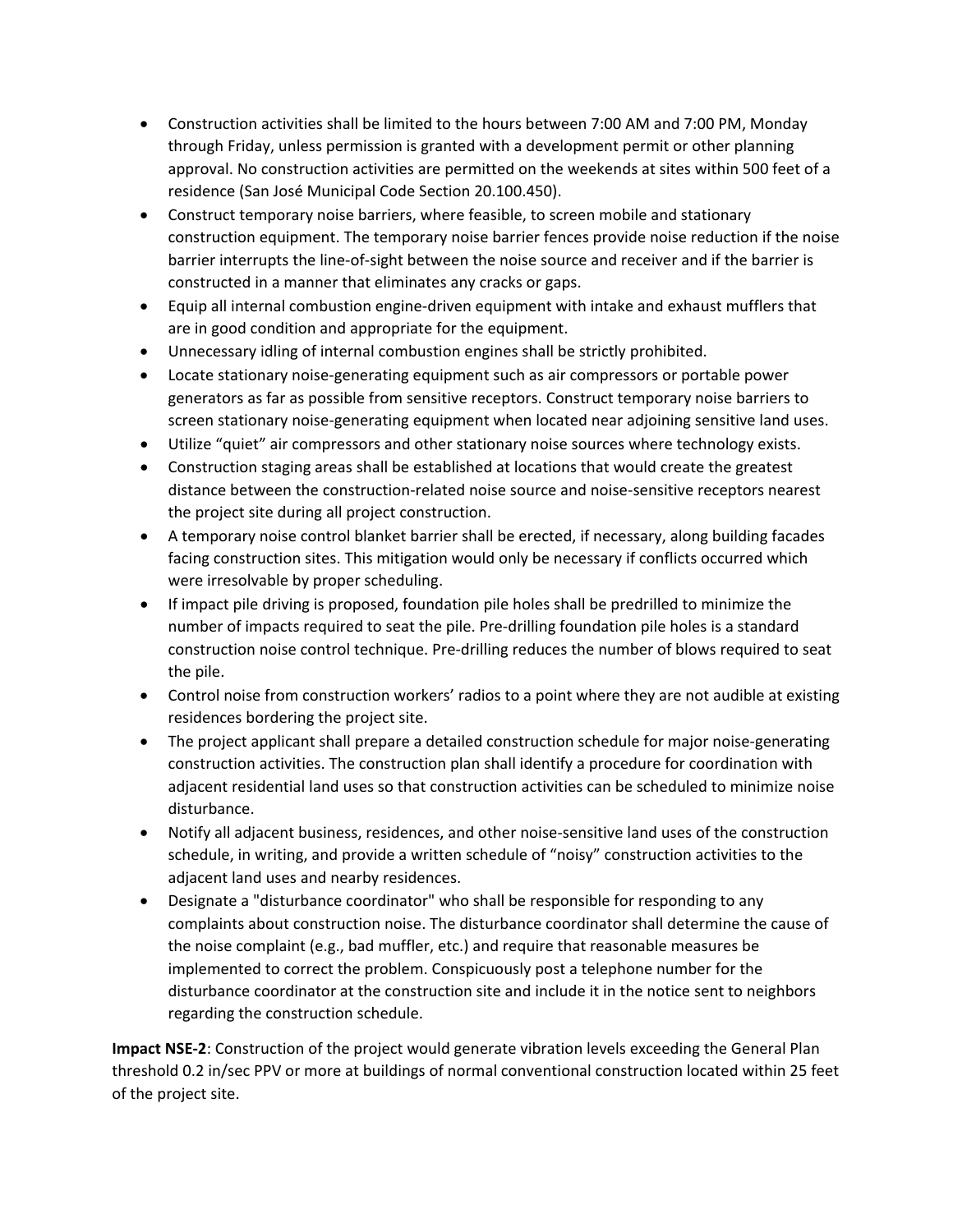**Mitigation Measure NSE-2**: **Construction Vibration Monitoring, Treatment, and Reporting Plan**. Prior to the issuance of any grading permits, the project applicant shall implement a construction vibration monitoring plan to document conditions prior to, during, and after vibration generating construction activities. All plan tasks shall be undertaken under the direction of a licensed Professional Structural Engineer in the State of California and be in accordance with industry-accepted standard methods. The construction vibration monitoring plan shall include, but not be limited to, the following measures:

- The report shall include a description of measurement methods, equipment used, calibration certificates, and graphics as required to clearly identify vibration-monitoring locations.
- A list of all heavy construction equipment to be used for this project and the anticipated time duration of using the equipment that is known to produce high vibration levels (clam shovel drops, vibratory rollers, hoe rams, large bulldozers, caisson drillings, loaded trucks, jackhammers, etc.) shall be submitted to the Director of Planning or Director's designee of the Department of Planning, Building, and Code Enforcement by the contractor. This list shall be used to identify equipment and activities that would potentially generate substantial vibration and to define the level of effort required for continuous vibration monitoring. Phase demolition, earth-moving, and ground impacting operations so as not to occur during the same time period.
- Prohibit the use of heavy vibration-generating construction equipment within 30 feet of adjacent buildings.
- Use a smaller vibratory roller, such as the Caterpillar model CP433E vibratory compactor, when compacting materials within 30 feet of adjacent buildings. Only use the static compaction mode when compacting materials within 15 feet of buildings.
- Document conditions at all structures located within 30 feet of construction prior to, during, and after vibration generating construction activities with the agreement of property owners. All plan tasks shall be undertaken under the direction of a licensed Professional Structural Engineer in the State of California and be in accordance with industry-accepted standard methods. Specifically:
	- $\circ$  Vibration limits shall be applied to vibration-sensitive structures located within 30 feet of all construction activities identified as sources of high vibration levels.
	- o Performance of a photo survey, elevation survey, and crack monitoring survey for each structure of normal construction within 30 feet of all construction activities identified as sources of high vibration levels. Surveys shall be performed prior to any construction activity, in regular intervals during construction, and after project completion of vibration generating construction activities, and shall include internal and external crack monitoring in the structures, settlement, and distress, and shall document the condition of the foundations, walls and other structural elements in the interior and exterior of said structures.
- Avoid dropping heavy equipment and use alternative methods for breaking up existing pavement, such as a pavement grinder, instead of dropping heavy objects, within 30 feet of adjacent buildings.
- The contractor shall alert heavy equipment operators to the close proximity of the adjacent structures so they can exercise extra care.
- Designate a person responsible for registering and investigating claims of excessive vibration. The contact information of such person shall be clearly posted on the construction site.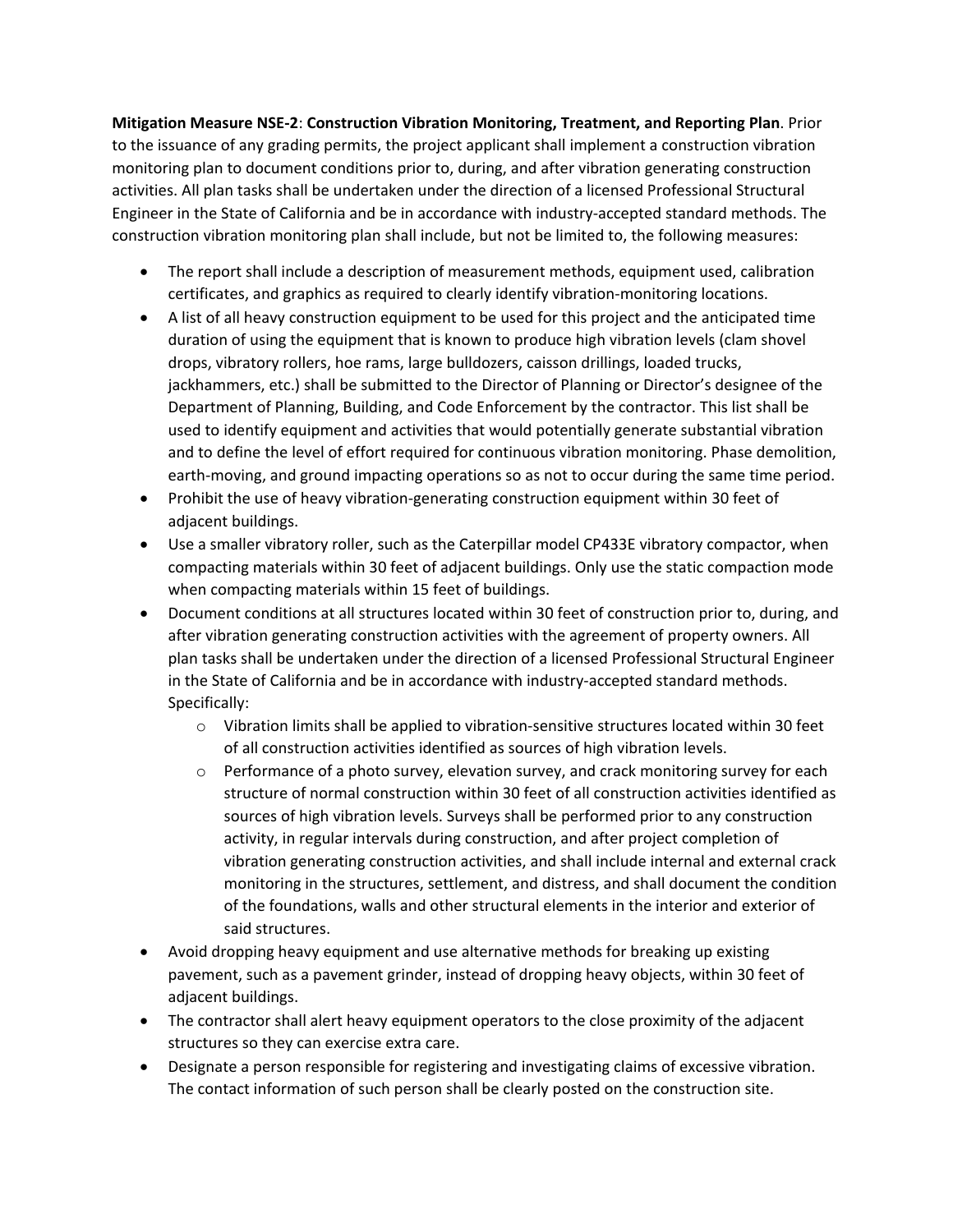- Develop a vibration monitoring and construction contingency plan to identify structures where monitoring would be conducted, set up a vibration monitoring schedule, define structurespecific vibration limits, and address the need to conduct photo, elevation, and crack surveys to document before and after construction conditions. Construction contingencies shall be identified for when vibration levels approached the limits.
- At a minimum, vibration monitoring shall be conducted during demolition and excavation activities.
- Conduct a post-construction survey on structures where either monitoring has indicated high vibration levels or complaints of damage has been made. Make appropriate repairs or compensation where damage has occurred as a result of construction activities.

# **Transportation**

**Impact TR-1**: The project daily VMT generated by the project would be 10.86 per capita, which exceeds the residential threshold of 10.12 daily VMT per capita. Since the VMT generated by the project would exceed the threshold of significance for residential uses in the area, the project would result in a significant transportation impact on VMT. The project proposes a Transportation Demand Management (TDM) program that will include the measures below.

**Mitigation Measure TR-1.1**: Prior to the issuance of any development permits, the project applicant shall prepare plans that illustrate the design of the site enhancements, and shall coordinate with the City Parks, Recreation, & Neighborhood Services, Department of Transportation, and the Department of Public Works to incorporate the following:

- Bike Access Improvements. Construct Class IV protected bike lanes along both sides of N. Capitol Avenue between Penitencia Creek Road and Gilchrist Road per the San Jose Better Bike Plan 2025. These bikeway segments would connect the eastern and western trailheads of the Penitencia Creek Trail along N. Capitol Avenue. Implementation of these improvements would require coordination with the City of San José Department of Parks, Recreation & Neighborhood Services (PRNS).
- Pedestrian Network Improvements. Construct a new crosswalk along the south leg of the N. Capitol Avenue/Penitencia Creek Road intersection, including pedestrian signal heads with push buttons and ADA curb ramps. This would provide an additional connection for Penitencia Creek Trail between the eastern and western trailheads.
- Traffic Calming Measures. Narrow the existing travel lane widths along N. Capitol Avenue between Penitencia Creek Road and Gilchrist Road in conjunction with the construction of Class IV protected bike lanes. The project shall also install an all-way stop control and crosswalks at the intersection of Penitencia Creek Road and Kestral Way.

Final plans shall be submitted and review at the Public Improvement Plan. Improvements shall be constructed prior to the issuance of the final occupancy permit.

**Mitigation Measure TR-1.2**: Prior to issuance of any development or occupancy permits for the apartment complex, the project applicant shall implement the following Transportation Demand Management (TDM) Plan for the apartment component: